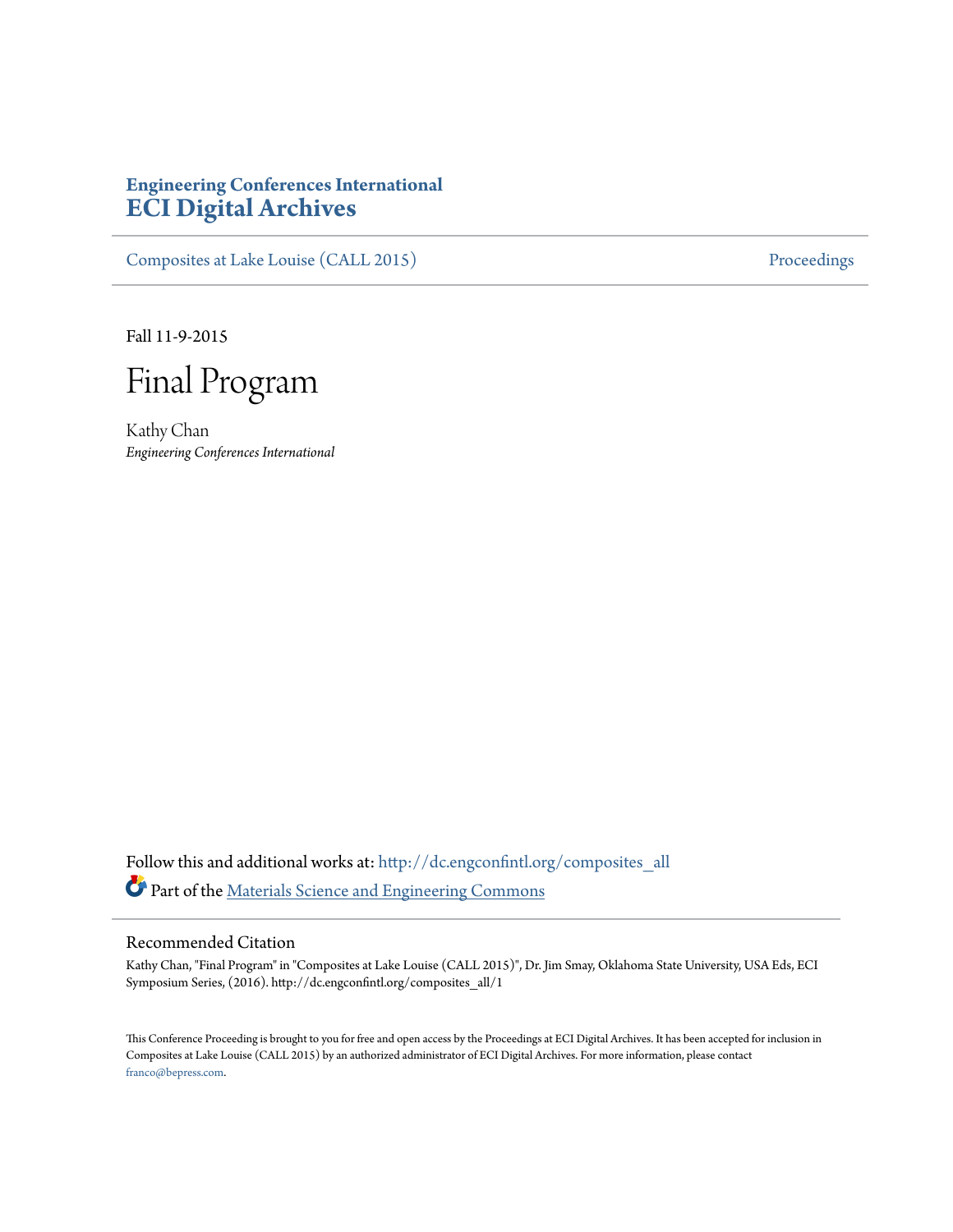*Program*

# **Composites at Lake Louise 2015**

**November 8-12, 2015**

**Fairmont Chateau Lake Louise Lake Louise, Alberta, Canada**

# **Conference Chair**

**Jim Smay** Oklahoma State University USA





#### **Engineering Conferences International 32 Broadway, Suite 314 - New York, NY 10004, USA Phone: 1 - 212 - 514 – 6760 www.engconfintl.org – info@engconfintl.org**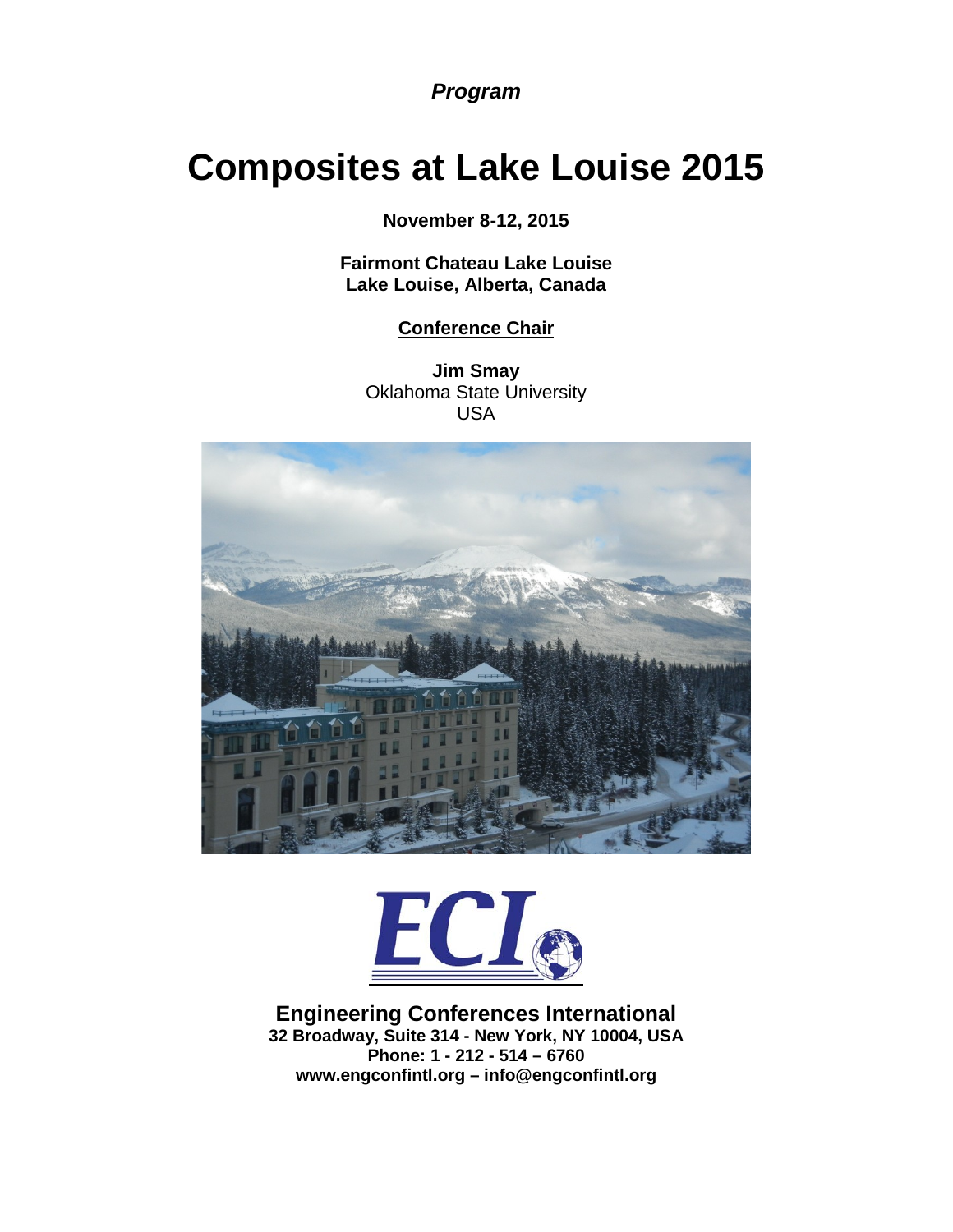**The Fairmont Chateau Lake Louise 111 Lake Louise Drive Lake Louise Alberta, Canada T0L 1E0 TEL +1-403 522 3511 FAX +1-403 522 3834 chateaulakelouise@fairmont.com**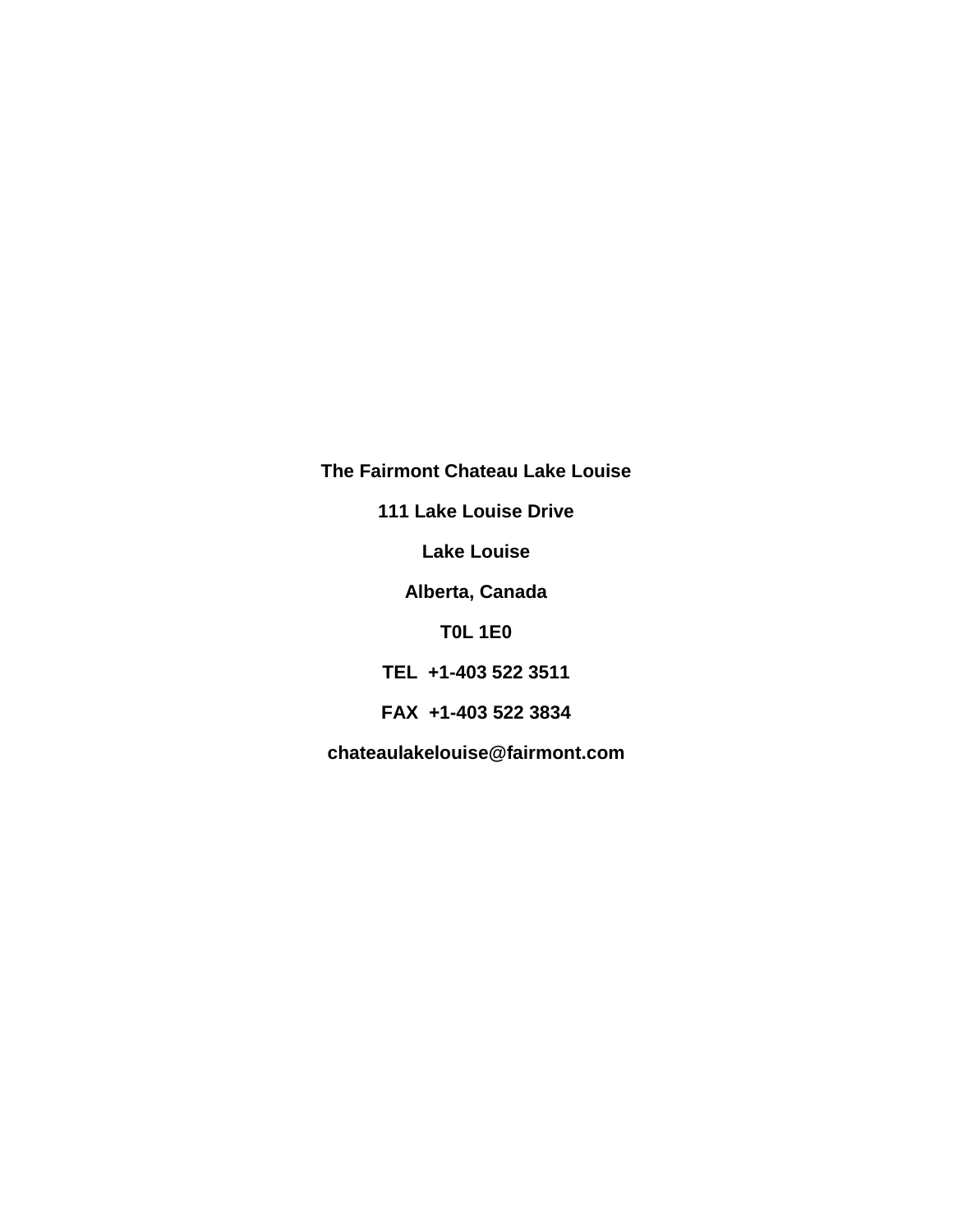Engineering Conferences International (ECI) is a not-for-profit global engineering conferences program, originally established in 1962, that provides opportunities for the exploration of problems and issues of concern to engineers and scientists from many disciplines.

#### ECI BOARD MEMBERS

Barry C. Buckland, President Mike Betenbaugh Nick Clesceri Peter Gray Michael King Raymond McCabe David Robinson Eugene Schaefer P. Somasundaran

Chair of ECI Conferences Committee: Nick Clesceri

ECI Technical Liaison for this conference: Linn Hobbs

ECI Executive Director: Barbara K. Hickernell

ECI Associate Director: Kevin M. Korpics

©Engineering Conferences International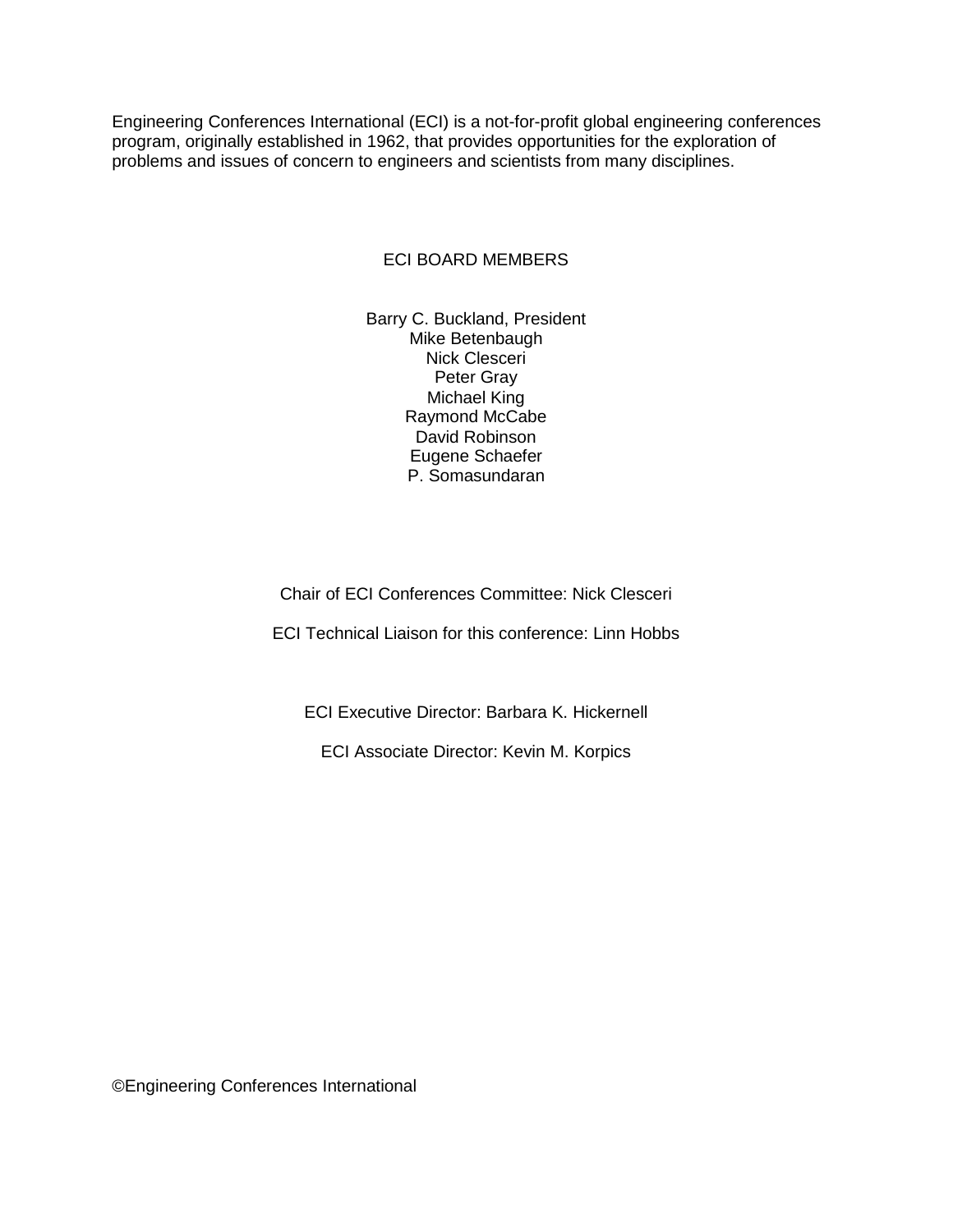# *Organizing Subcommittees*

#### **Biomaterials Subcommittee:**

Van Thompson, Dianne Rekow Helmut Coelfen

## **Functional Materials Subcommittee:**

Jennifer Lewis, Ned Thomas, Philippe Knauth, Nobuhito Imanaka, Hitoshi Takamura, Anke Weidenkaff

#### **Structural Materials Subcommittee:**

Christopher Crouse, Rob Ritchie, David Marshall, Jamie Grunlan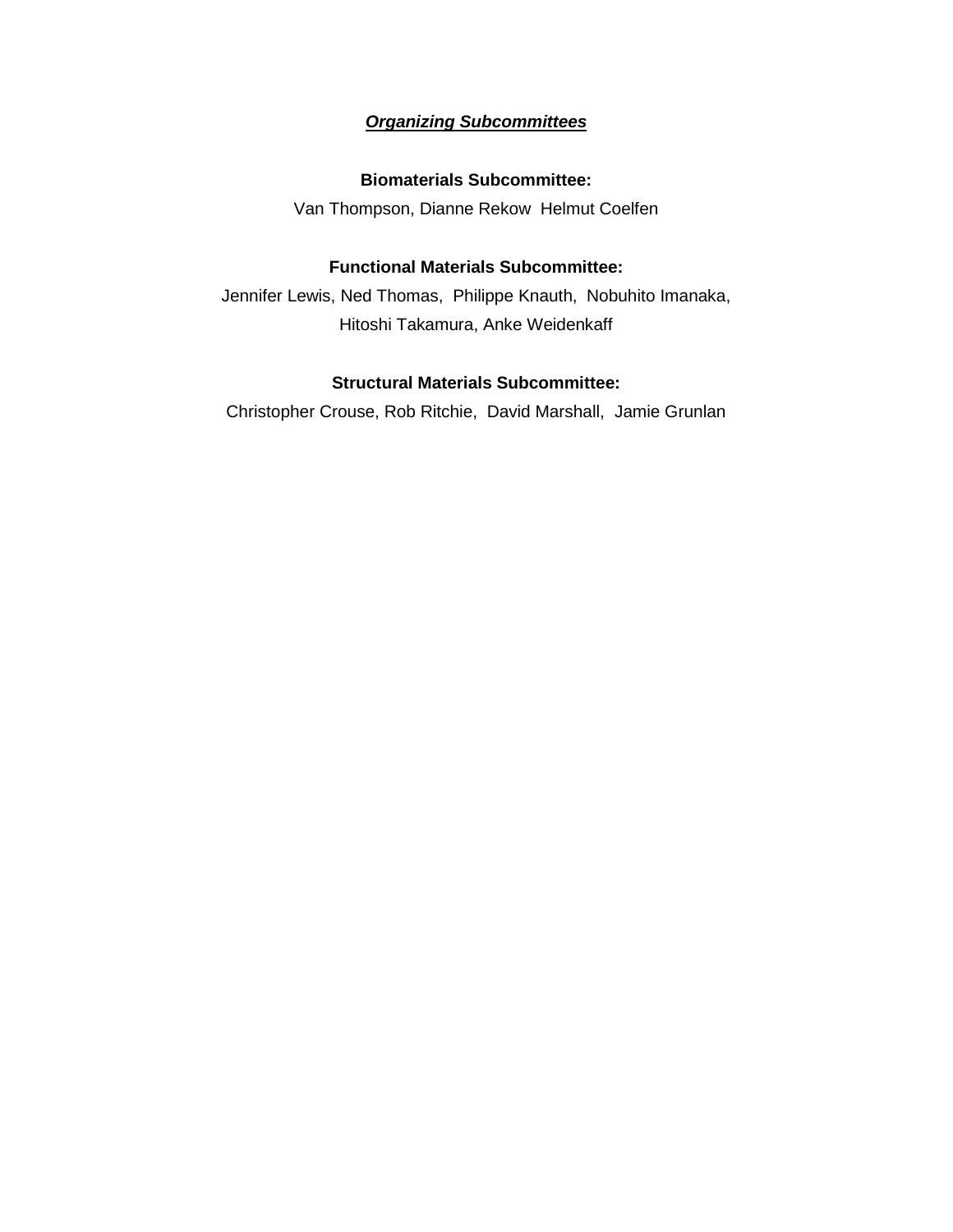*Conference Sponsor*

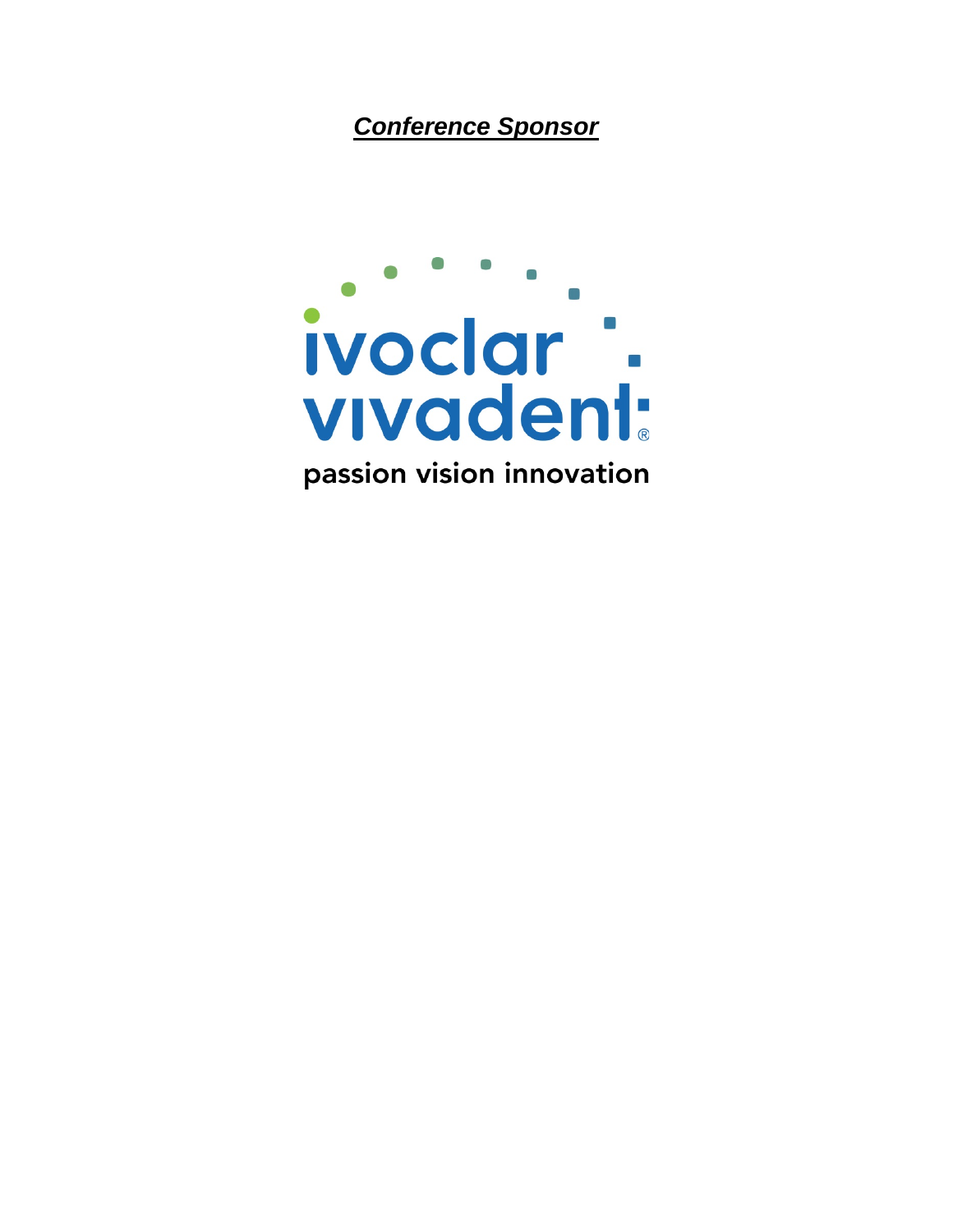#### **Sunday, November 8, 2015**

| $16:30 - 19:00$ | Conference Check-in (Lobby outside LeFroy Room, ECI Conference Office)                                                                              |
|-----------------|-----------------------------------------------------------------------------------------------------------------------------------------------------|
| $18:45 - 20:30$ | <b>Plenary Session</b> (Victoria Ballroom)<br>Session Chair: James Smay                                                                             |
| $18:45 - 19:00$ | <b>Welcome and Conference Overview</b><br>James Smay, Conference Chair<br>Linn Hobbs, ECI Technical Liaison                                         |
| $19:00 - 19:45$ | Deterministic three-dimensional composite structures for energy storage<br>Paul Braun, University of Illinois at Urbana-Champaign, USA              |
| $19:45 - 20:30$ | <b>Nicholson Memorial Lecture</b><br><b>Towards accelerated medical innovation</b><br>Jeff M Karp, Institution of Brigham and Women's Hospital, USA |
| $20:45 - 22:00$ | <b>Reception</b> (Red Room, ante-room outside Victoria Ballroom)                                                                                    |

#### *NOTES*

- The **Plenary** and **Biocomposites** sessions will be held in **Victoria Ballroom**.
- **Functional Composites Session 1** will be held in the **Agnes Room**, except Thursday
- **Functional Composites Session 2** will be held in the **Sun Room**.
- The **Structural Composites** sessions will be held in the **Louise Room**, except Thursday
- The **Poster Session** will be held at the **rear** of the **Victoria Ballroom**.
- The **ECI office** will be the **Lefroy Room**.
- **Breakfasts** will be in the **Poppy Brasserie**.
- **Lunches** and the conference **Banquet** will be in the **Victoria Ballroom**.
- Audiotaping, videotaping and photography of presentations are prohibited.
- Speakers Please leave at least 5 minutes for questions and discussion.
- **Please do not smoke at any conference functions.**
- Turn your cellular telephones to vibrate or off during technical sessions.
- After the conference, ECI will send an updated participant list to all participants. Please check your listing now and if it needs updating, you may correct it at any time by logging into your ECI account.
- Please write your name in the front of this program booklet so it can be returned if misplaced.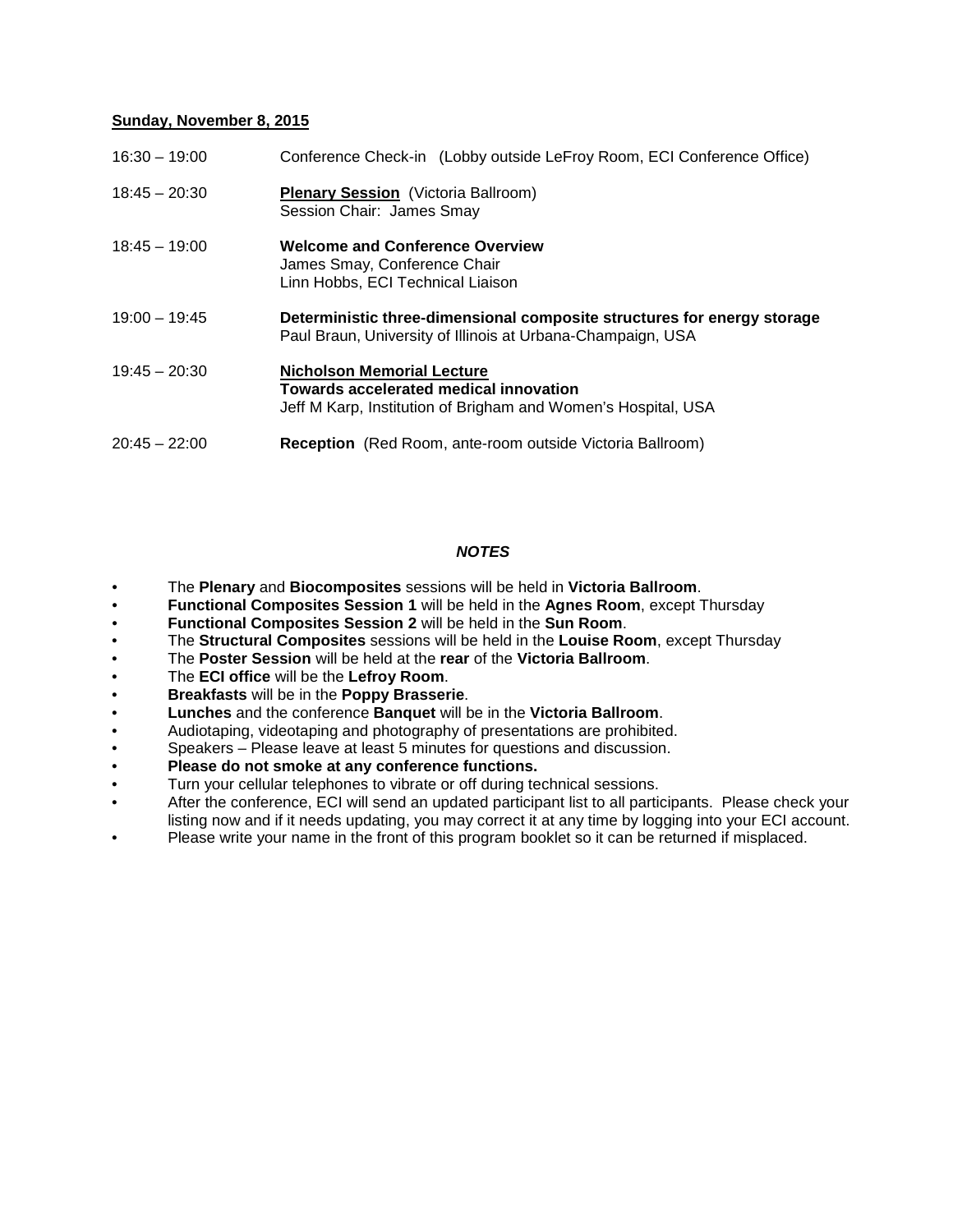#### **Monday, November 9, 2015**

| $07:00 - 08:30$ | <b>Breakfast</b>                                                                                                                                                     |
|-----------------|----------------------------------------------------------------------------------------------------------------------------------------------------------------------|
| $08:30 - 09:15$ | <b>Plenary Session</b> (Victoria Ballroom)<br>Session Chair: Jennifer Lewis                                                                                          |
|                 | Rare earths, rare-earth oxides, and the ocides' unique character: Application<br>for environmental catalysts<br>Nobuhito Imanaka, Osaka University, Japan            |
| $09:30 - 12:30$ | <b>Biocomposites Session</b> (Victoria Ballroom)<br>Session Chairs: Valeria Milam and Erik Spoerke                                                                   |
| $09:30 - 09:50$ | Self-assembly directs enamel formation and regeneration<br>Malcolm Snead, University of Southern California, USA                                                     |
| $09:50 - 10:10$ | Polymer melts inside nanoscale cylindrical pores: Chain conformations,<br>polymer diffusion and local dynamics<br>Karen Winey, University of Pennsylvania, USA       |
| $10:10 - 10:30$ | Aptamer panning against gold<br>Valeria Milam, Georgia Institute of Technology, USA                                                                                  |
| $10:30 - 10:50$ | Engineering hydrogels for dynamic modulation of stem cell activity<br>Kristopher Kilian, University of Illinois at Urbana-Champaign, USA                             |
| $10:50 - 11:10$ | <b>Printing living tissues</b><br>Jennifer A Lewis, Harvard SEAS, USA                                                                                                |
| $11:10 - 11:30$ | Engineered GAG-based coatings for mesenchymal stem cells<br>Johnna Temenoff, Georgia Tech/Emory University, USA                                                      |
| $11:30 - 11:50$ | Supramolecular peptide composite assemblies: Mimicking biological form<br>and function in synthetic systems<br>Erik David Spoerke, Sandia National Laboratories, USA |
| $11:50 - 12:10$ | The development of bioresorbable Fe-Mn alloys for orthopedic implantation<br>Lia Stanciu, Purdue University, USA                                                     |
| $12:10 - 12:30$ | Additively manufactured bio-based composites<br>Jennifer Rodriguez, Lawrence Livermore National Lab, USA                                                             |
| $09:30 - 12:30$ | <b>Structural Composites Session (Louise Room)</b><br>Session Chairs: Michael Kessler and Chris Hansen                                                               |
| $09:30 - 09:50$ | Additive manufacturing of metals at high rate yielding controlled<br>microstructure<br>James McGuffin-Cawley, Case Western Reserve University, USA                   |
| $09:50 - 10:10$ | Reactive Ni-Al nanostructured composites through electrochemical<br>dispersion deposition<br>Christopher A Apblett, Sandia National Laboratories, USA                |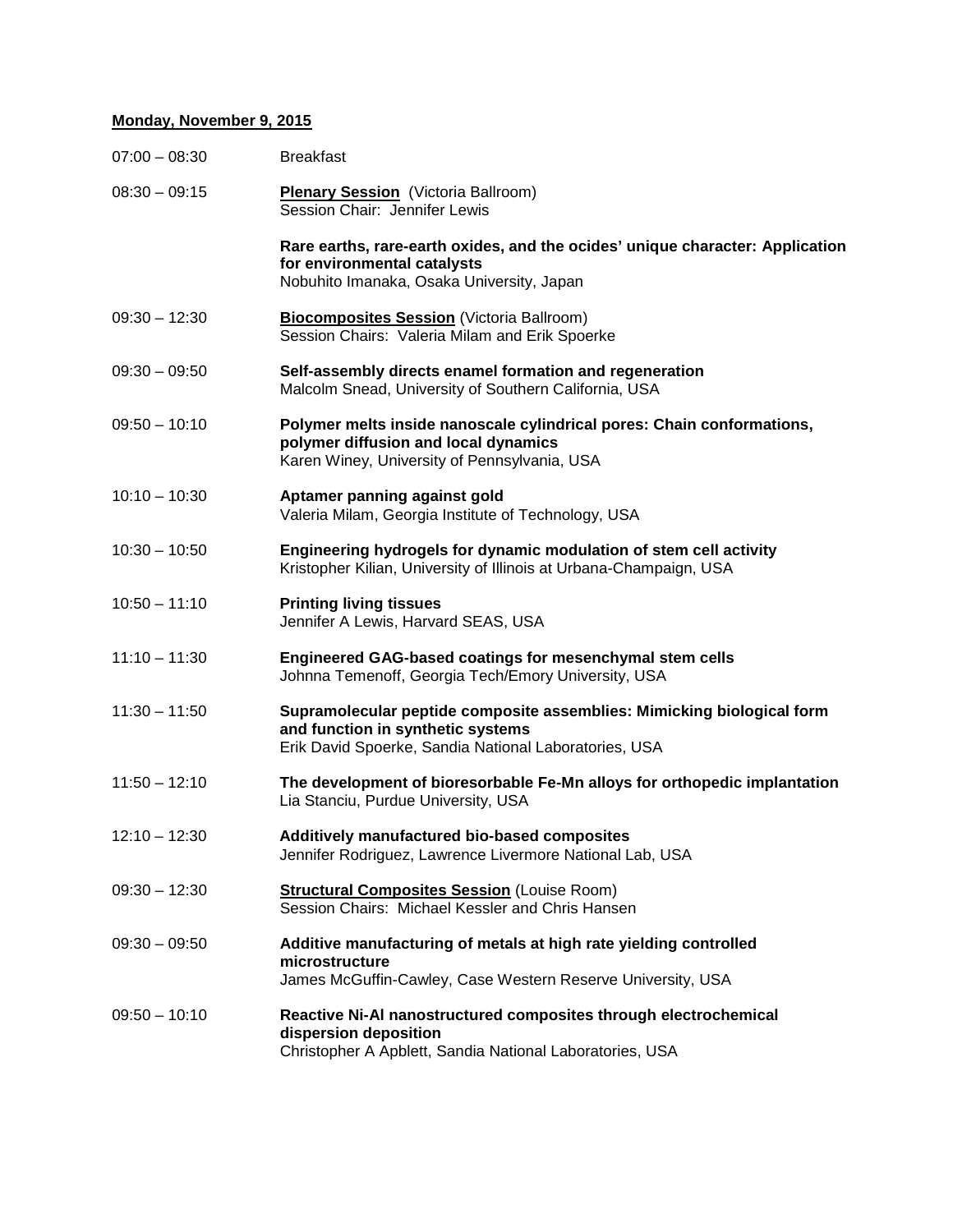## **Monday, November 9, 2015 (continued)**

| $10:10 - 10:30$ | Additive manufacturing of bulk refractory fiber within the Ta-Hf-C system for<br>ultra high-temperature reinforced composite materials<br>James Maxwell, Dynetics Company, USA              |
|-----------------|---------------------------------------------------------------------------------------------------------------------------------------------------------------------------------------------|
| $10:30 - 10:50$ | Nanoscale deformation of composite structures and heterophase interfaces<br>Shen J. Dillon, University of Illinois at Urbana-Champaign, USA                                                 |
| $10:50 - 11:10$ | Thermosetting polymers and composites from agricultural oils<br>Michael Kessler, Washington State University, USA                                                                           |
| $11:10 - 11:30$ | Cure kinetics and interfacial phenomena in polymer matrix composites<br>John Kieffer, University of Michigan, USA                                                                           |
| $11:30 - 11:50$ | High efficient material and process combination for future aircraft<br>applications based on advanced sheet molding compound technologies<br>Marc Fette, Helmut Schmidt University, Germany |
| $11:50 - 12:10$ | Automated fiber placement of multifunctional fiber-reinforced composites<br>Chris Hansen, University of Massachusetts, Lowell, USA                                                          |
| $12:10 - 12:30$ | Icosahedral phase strengthened nanocomposites for structural components<br>Thomas Watson, Pratt & Whitney, USA                                                                              |
| $09:30 - 11:50$ | <b>Functional Composites Session 1 (Agnes Room)</b><br>Session Chairs: Eric Duoss and Daniel Therriault                                                                                     |
| $09:30 - 09:50$ | Design of multifunctional composites and their use for the 3-D printing of<br>microsystems<br>Daniel Therriault, Ecole Polytechnique De Montreal, Canada                                    |
| $09:50 - 10:10$ | Carbon nanocomposites structure and properties: Insights from TEM<br>tomography<br>James Liddle, National Institute of Standards and Technology (NIST), USA                                 |
| $10:10 - 10:30$ | Well-ordered nanohybrids and nanoporous materials from block copolymer<br>templates<br>Rong Ming Ho, National Tsing Hua University, Taiwan                                                  |
| $10:30 - 10:50$ | Nanostructured metal-ceramic composites by internal reduction<br>Ivar Reimanis, Colorado School of Mines, USA                                                                               |
| $10:50 - 11:10$ | Additive manufacturing of cellular materials with tailored properties<br>Eric Duoss, Lawrence Livermore National Laboratory, USA                                                            |
| $11:10 - 11:30$ | Shape reconfigurable liquid metals<br>Michael Dickey, North Carolina State University, USA                                                                                                  |
| $11:30 - 11:50$ | Transport of nanoparticles in polyelectrolyte solutions as a model of polymer<br>nanocomposite processing<br>Jacinta C. Conrad, University of Houston, USA                                  |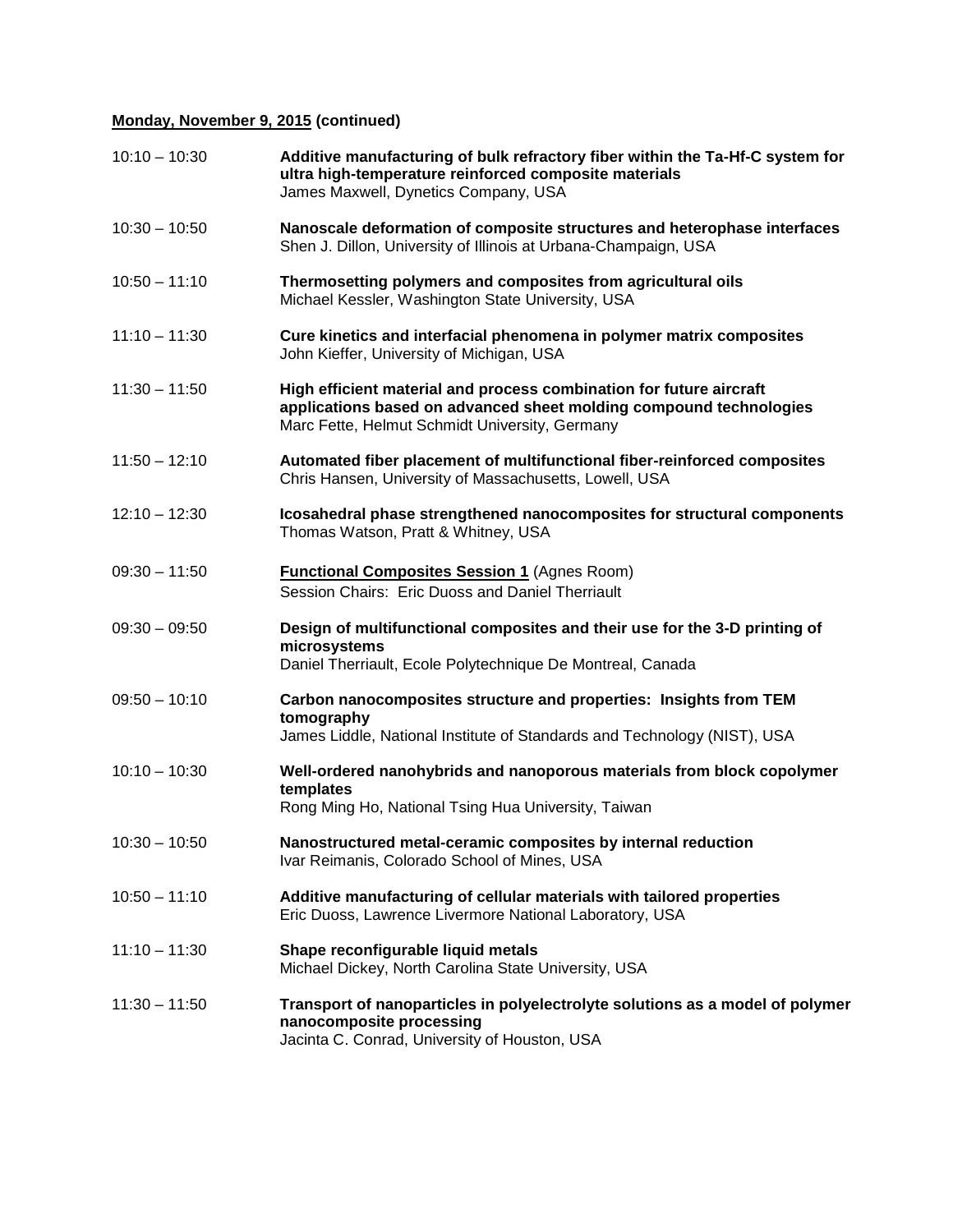# **Monday, November 9, 2015 (continued)**

| $09:30 - 12:10$ | <b>Functional Composites Session 2</b> (Sun Room, beyond Victoria Ballroom)<br>Session Chairs: Nobuhito Imanaka and Brett Compton                                              |
|-----------------|--------------------------------------------------------------------------------------------------------------------------------------------------------------------------------|
| $09:30 - 09:50$ | Imaging the interphase in polymer composites<br>Chelsea Davis, National Institute of Standards and Technology, USA                                                             |
| $09:50 - 10:10$ | Stimulus-responsive and conductive composites for remote sensing<br>applications<br>Anastasia Elias, University of Alberta, Canada                                             |
| $10:10 - 10:30$ | Fabrication and characterization of locally resonant acoustic metamaterials<br>made with resonators generated from core-shell drops<br>Carlos Martinez, Purdue University, USA |
| $10:30 - 10:50$ | Stability of oxides/environmental barrier coating candidate materials in high-<br>temperature, high-velocity steam<br>Elizabeth Opila, University of Virginia, USA             |
| $10:50 - 11:10$ | Click chemistry and its unique benefits in composite formulation<br>Christopher Bowman, University of Colorado Boulder, USA                                                    |
| $11:10 - 11:30$ | Single and double heterojunction nanorods for optoelectronics<br>Moonsub Shim, University of Illinois at Urbana-Champaign, USA                                                 |
| $11:30 - 11:50$ | Bicontinuous networks of metal and elastomer for shape morphing<br>composites<br>Robert Shepherd, Cornell University, USA                                                      |
| $11:50 - 12:10$ | 3D printing of composites with controlled architecture<br>Brett Compton, University of Tennessee, USA                                                                          |
| $12:30 - 13:30$ | Lunch                                                                                                                                                                          |
| $13:30 - 19:00$ | Free Time                                                                                                                                                                      |
| $19:00 - 21:30$ | <b>Evening Plenary Session</b> (Victoria Ballroom)<br>Session Chairs: James Smay and Jennifer Lewis                                                                            |
| $19:00 - 19:45$ | Dispersion of powders in complex systems<br>James Adair, The Pennsylvania State University, USA                                                                                |
| $19:45 - 20:30$ | Magneto-ionic control of interfacial magnetism<br>Geoffrey Beach, Massachusetts Institute of Technology, USA                                                                   |
| $20:30 - 21:15$ | Concept and development of solid state ionic capacitors<br>Takaaki Tsurumi, Tokyo Institute of Technology, Japan                                                               |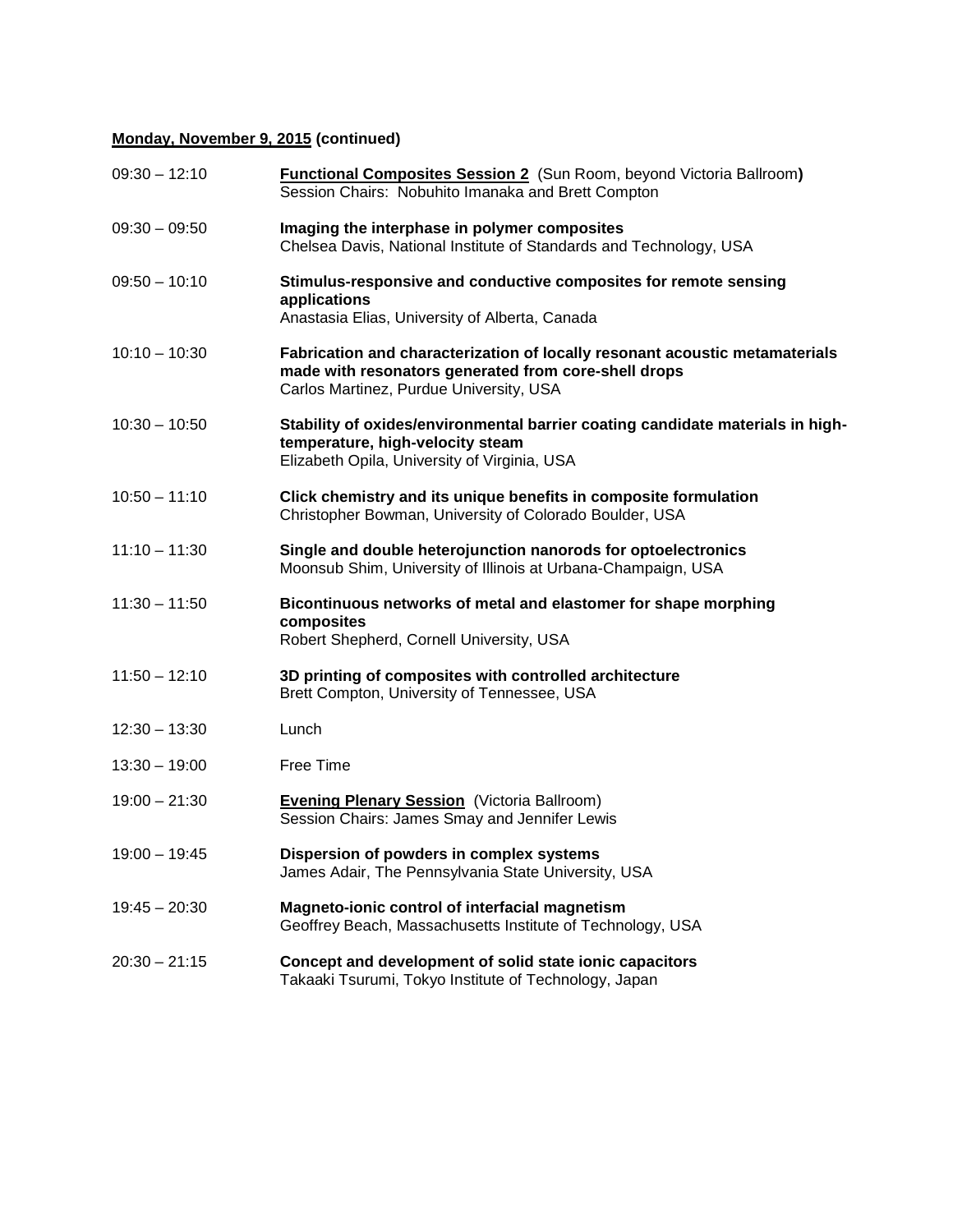#### **Tuesday, November 10, 2015**

| $07:00 - 08:30$ | <b>Breakfast</b>                                                                                                                                                             |
|-----------------|------------------------------------------------------------------------------------------------------------------------------------------------------------------------------|
| $08:30 - 09:15$ | <b>Plenary Session</b><br>Session Chair: Jamie Grunlan                                                                                                                       |
|                 | Use of capillary flow to create flexible and embedded electronics<br>Lorraine Francis, University of Minnesota, USA                                                          |
| $09:30 - 12:10$ | <b>Biocomposites Session (Victoria Ballroom)</b><br>Session Chairs: Ray Baughman and Kaushik Chatterjee                                                                      |
| $09:30 - 09:50$ | Structural optimization of fiber-reinforced composite dental bridges<br>Alex Fok, University of Minnesota, USA                                                               |
| $09:50 - 10:10$ | Scalable directed assembly of nanostructured soft materials<br>Chinedum Osuji, Yale University, USA                                                                          |
| $10:10 - 10:30$ | Powerful artificial muscles for morphing composites and other applications<br>Ray Baughman, University of Texas at Dallas, USA                                               |
| $10:30 - 10:50$ | PGX - Technology: A versatile technology for generating advanced<br>biopolymer materials<br>Bernhard Seifried, Ceapro Inc., Canada                                           |
| $10:50 - 11:10$ | Graphene/ Polymer composites for biomedical applications: Tissue<br>scaffolds, prosthetic joints and gene delivery<br>Kaushik Chatterjee, Indian Institute of Science, India |
| $11:10 - 11:30$ | Layered biomimetic and kirigami nanocomposites<br>Nicholas Kotov, University of Michigan, Ann Arbor, USA                                                                     |
| $11:30 - 11:50$ | Self-organized soft-hard interfaces: From surfaces to biologically integrated<br>hybrid materials<br>Candan Tamerler-Behar, University Kansas, USA                           |
| $11:50 - 12:10$ | Electric eels: Bizarre natural phenomena or inspiration for novel<br>nanocomposite energy storage<br>Erik David Spoerke, Sandia National Laboratories, USA                   |
| $09:30 - 11:50$ | <b>Structural Composites Session (Louise Room)</b><br>Session Chairs: Kevin Ewsuk and Daniel Schmidt                                                                         |
| $09:30 - 09:50$ | <b>Composite metallic nanofoam structures</b><br>David Bahr, Purdue University, USA                                                                                          |
| $09:50 - 10:10$ | Characterization and modeling to design and develop tailored-property filled<br>glass composites<br>Kevin Ewsuk, Sandia National Laboratories, USA                           |
| $10:10 - 10:30$ | Structural composites from high performance bioepoxies<br>Daniel Schmidt, University of Massachusetts, USA                                                                   |
| $10:30 - 10:50$ | Role of molecular interactions on the mechanics of nanocomposites<br>Dinesh Katti, North Dakota State University, USA                                                        |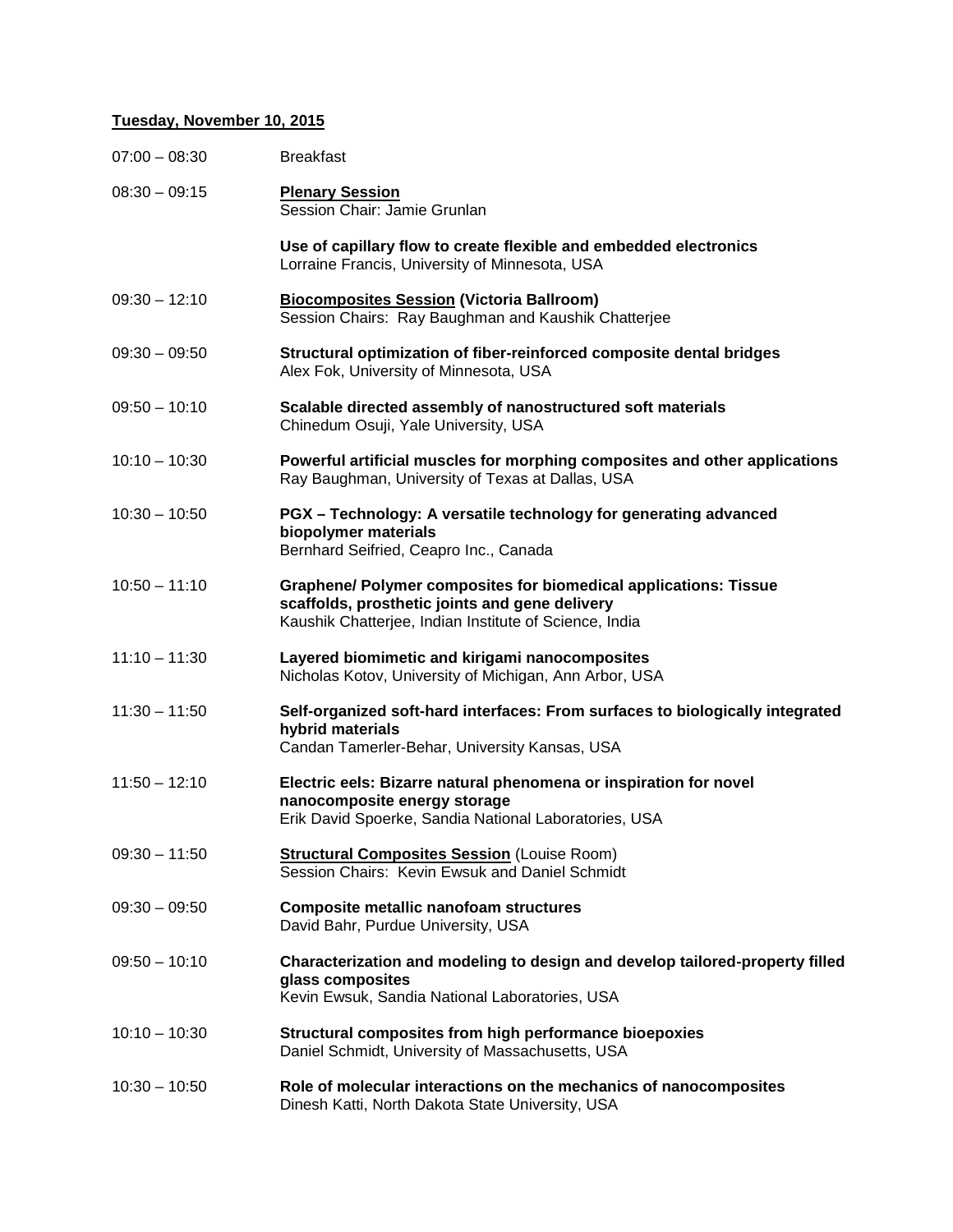# **Tuesday, November 10, 2015 (continued)**

| $10:50 - 11:10$ | Amorphous metal sandwich composites with unprecedented strength<br>Jay Hanan, Oklahoma State University, USA                                                        |
|-----------------|---------------------------------------------------------------------------------------------------------------------------------------------------------------------|
| $11:10 - 11:30$ | Nanoclay based composite scaffolds for development of novel humanoid<br>environment<br>Kalpana Katti, North Dakota State University, USA                            |
| $11:30 - 11:50$ | The break evolution process in composite microcomposites<br>Gale Holmes, National Institute of Standards & Technology, USA                                          |
| $09:30 - 12:10$ | <b>Functional Composites Session 1 (Agnes Room)</b><br>Session Chairs: Alan Hurd and Cheng Zhu                                                                      |
| $09:30 - 09:50$ | Deposition dynamics for processing functional polymer nanocomposite<br>membranes<br>John A Howarter, Purdue University, USA                                         |
| $09:50 - 10:10$ | Dynamical mechanical behavior of graphene and CNT materials under<br>hypersonic projectile penetration<br>Edwin L Thomas, Rice University, USA                      |
| $10:10 - 10:30$ | Three-dimensional printing of graphene-based composite aerogels<br>Cheng Zhu, Lawrence Livermore National Lab, USA                                                  |
| $10:30 - 10:50$ | Chemically modified graphene-based composite paper electrodes for long-<br>cycle metal-ion batteries<br>Gurpreet Singh, Kansas State University, USA                |
| $10:50 - 11:10$ | Functional nanogels applied to materials development<br>Jeffrey Stansbury, University of Colorado, USA                                                              |
| $11:10 - 11:30$ | Composite materials for energy and sustainable development<br>Alan Hurd, Los Alamos National Laboratory, USA                                                        |
| $11:30 - 11:50$ | Constructing nanocrystal-in-glass composites for smart windows<br>Delia Milliron, University of Texas at Austin, USA                                                |
| $11:50 - 12:10$ | Design and fabrication of microstructured composites using mechanical and<br>magnetic stimuli<br>Rafael Libanori, ETH Zurich, Switzerland                           |
| $09:30 - 12:10$ | <b>Functional Composites Session 2</b> (Sun Room, beyond Victoria Ballroom)<br>Session Chairs: Ian Reaney and Serge Bourbigot                                       |
| $09:30 - 09:50$ | Cellulose nanofibers networks for structural nanomaterials and<br>biocomposites with multiple functions<br>Lars Berglund, KTH Royal Institute of Technology, Sweden |
|                 |                                                                                                                                                                     |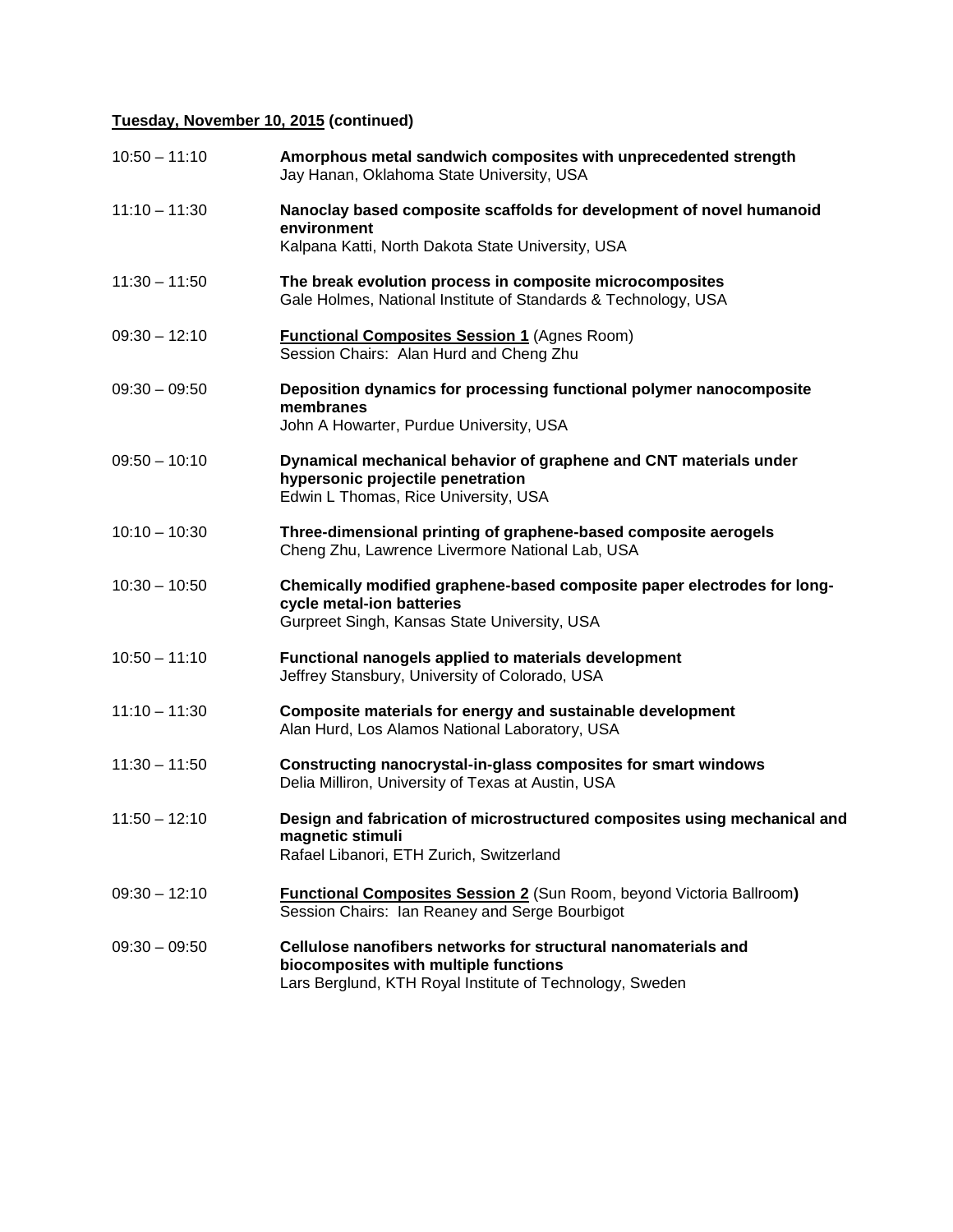# **Tuesday, November 10, 2015 (continued)**

| $09:50 - 10:10$ | Composites on fire at reduced scale: evaluation, characterization and<br>modeling                                          |
|-----------------|----------------------------------------------------------------------------------------------------------------------------|
|                 | Serge Bourbigot, Lille University of Science and Technology, France                                                        |
| $10:10 - 10:30$ | Designer electrocatalysts from transition metal oxide heterostructure<br>Jin Suntivich, Cornell University, USA            |
| $10:30 - 10:50$ | Low cost synthesis of silicon-based ceramic powders from Na, K and Cs<br>Geopolymer                                        |
|                 | Waltraud (Trudy) Kriven, University of Illinois at Urbana-Champaign, USA                                                   |
| $10:50 - 11:10$ | Processing, properties and prospects for melt infiltrated (MI) SiCf-ceramic<br>composites                                  |
|                 | Raj Narain Singh, Oklahoma State University, USA                                                                           |
| $11:10 - 11:30$ | Laser-based three-dimensional printing of zirconium oxide hybrid materials<br>Roger Narayan, UNC/NCSU, USA                 |
| $11:30 - 11:50$ | Stimuli responsive nanocomposites based on cellulose nanocrystals<br>Johan Foster, Virginia Tech, USA                      |
| $11:50 - 12:10$ | Substitution and sustainability in functional materials and devices<br>Ian Reaney, University of Sheffield, United Kingdom |
| $12:30 - 13:30$ | Lunch (Victoria Ballroom)                                                                                                  |
| $13:30 - 19:00$ | Free Time                                                                                                                  |
| $19:00 - 21:15$ | Banquet (Victoria Ballroom)                                                                                                |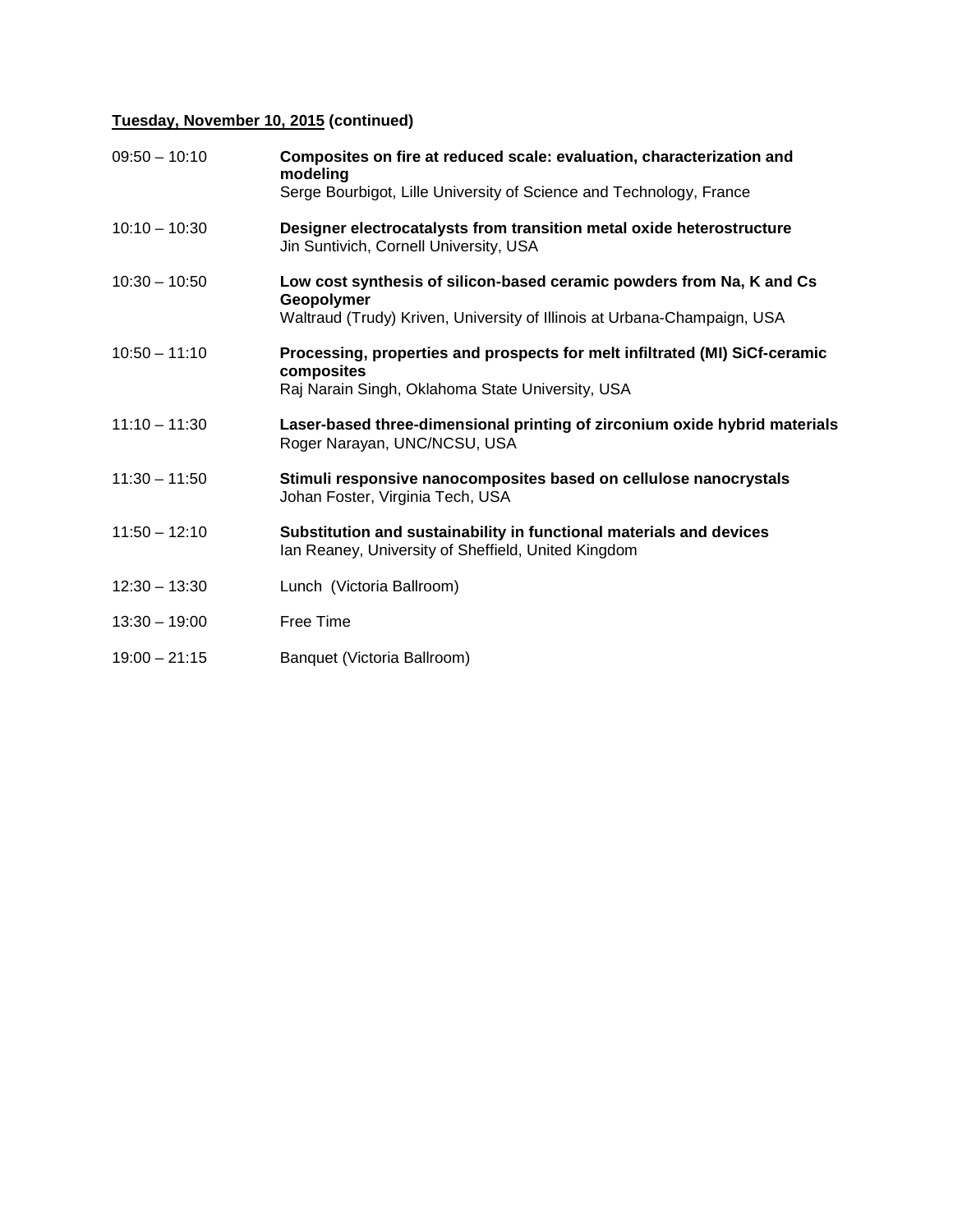#### **Wednesday, November 11, 2015**

| $07:00 - 08:30$ | <b>Breakfast</b>                                                                                                                                                                                                                     |
|-----------------|--------------------------------------------------------------------------------------------------------------------------------------------------------------------------------------------------------------------------------------|
| $08:30 - 09:15$ | <b>Plenary Session</b> (Victoria Ballroom)<br>Session Chair: Trudy Kriven                                                                                                                                                            |
|                 | Exploration of the materials paradigm with respect to bioinspiration<br>John Nychka, University of Alberta, Canada                                                                                                                   |
| $09:30 - 11:30$ | <b>Biocomposites Session (Victoria Ballroom)</b><br>Session Chairs: Tobias Niebel and Boaz Pokroy                                                                                                                                    |
| $09:30 - 09:50$ | Novel anti-decay self-setting paste of hydroxyapatite/collagen<br>nanocomposite utilizing GPTMS<br>Masanori Kikuchi, National Institute for Materials Science, Japan                                                                 |
| $09:50 - 10:10$ | Direct printing of 2-component silicones in facial & body prostheses<br>James Smay*, Oklahoma State University USA; Trevor Coward, King's College<br>London, UK                                                                      |
| $10:10 - 10:30$ | Magnetically assisted assembly of bioinspired composites<br>Tobias S Niebel, ETH Zurich, Switzerland                                                                                                                                 |
| $10:30 - 10:50$ | Preparation of chitosan-siloxane porous hybrids with hydroxyapatite for<br>repair of skull defect<br>Yuki Shirosaki, Kyushu Institute of Technology, Japan                                                                           |
| $10:50 - 11:10$ | Ice formation in iron containing hydrogel films<br>Hyun-Joong Chung, University of Alberta, Canada                                                                                                                                   |
| $11:10 - 11:30$ | Bio-inspired hybrid nanocomposites in single crystalline hosts: From<br>structure to function<br>Boaz Pokroy, Technion - Israel Institute of Technology, Israel                                                                      |
| $09:30 - 11:50$ | <b>Structural Composites Session (Louise Room)</b><br>Session Chairs: Hongbing Lu and Hilmar Koemer                                                                                                                                  |
| $09:30 - 09:50$ | Probing micro- and nano-scale elastic modulus variation in organic-rich<br>shale-A naturally occurring composite<br>Corinne Packard, CSM, USA                                                                                        |
| $09:50 - 10:10$ | Increasing dispersion, performance, and pot-life in cellulose<br>nanocrystal/waterborne epoxy composites<br>Meisha Shofner, Georgia Institute of Technology, USA                                                                     |
| $10:10 - 10:30$ | Experimentally characterizing the behavior of fiber reinforced composite<br>laminates under multi-axial loading: A historical review and current state of<br>the art<br>John Wolodko, Alberta Innovates - Technology Futures, Canada |
| $10:30 - 10:50$ | Simultaneously strong and tough continuous nanofibers for next generation<br>structural supernanocomposites<br>Yuris Dzenis, University of Nebraska-Lincoln, USA                                                                     |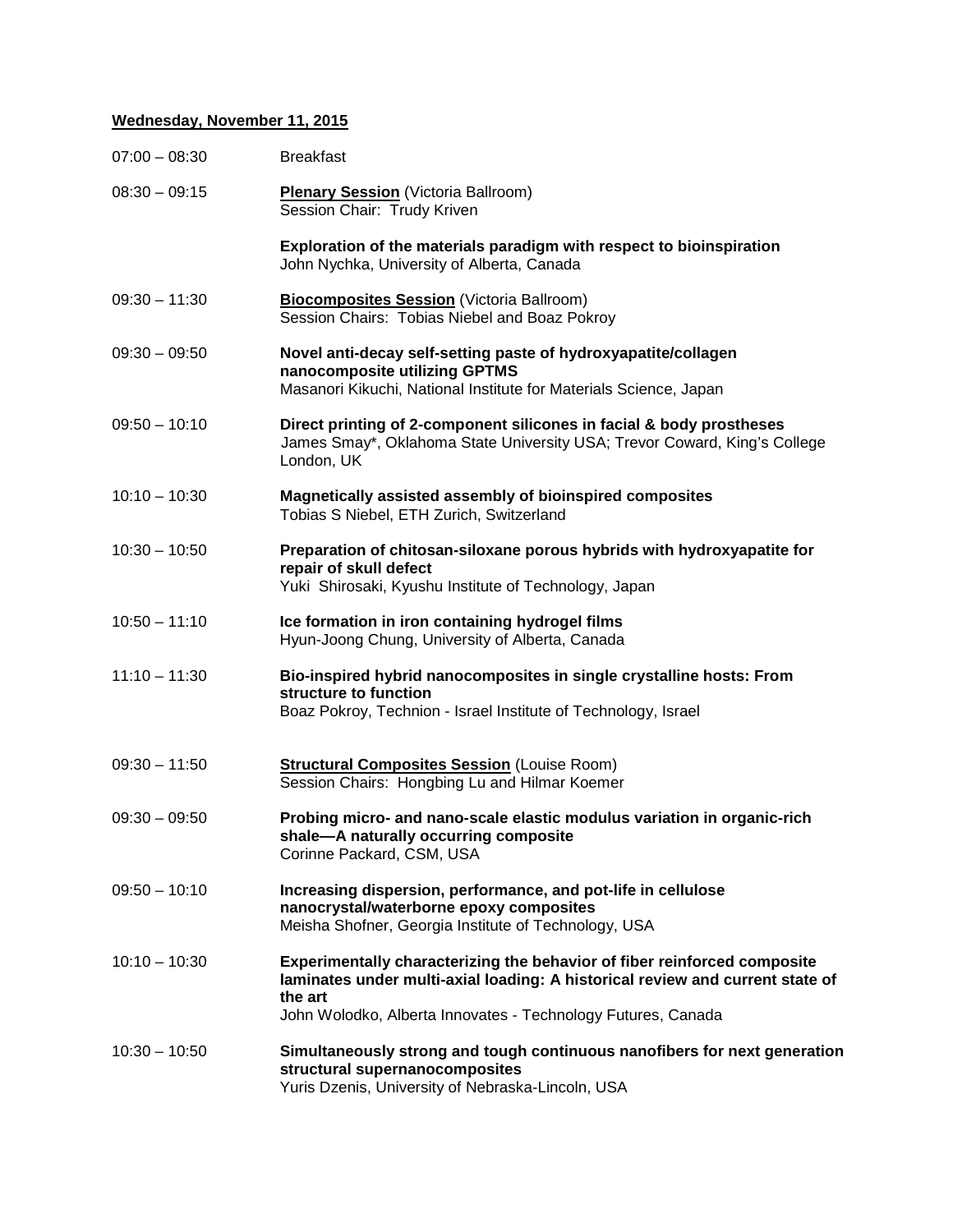# **Wednesday, November 11, 2015 (continued)**

| $10:50 - 11:10$ | Ductile organic aerogels for multifunctional applications<br>Hongbing Lu, The University of Texas at Dallas, USA                                                         |
|-----------------|--------------------------------------------------------------------------------------------------------------------------------------------------------------------------|
| $11:10 - 11:30$ | <b>Biologically inspired and impact-resistant composites</b><br>David Kisailus and Christopher Salinas, University of California, USA                                    |
| $11:30 - 11:50$ | Physical aging and glass transition of single component nanocomposites<br>Hilmar Koerner, Air Force Research Lab, USA                                                    |
| $09:30 - 12:10$ | <b>Functional Composites Session (Agnes Room)</b><br>Session Chairs: Geoffrey Brennecka and Avner Rothschild                                                             |
| $09:30 - 09:50$ | Multilayer nanocoatings capable of separating gases, killing bacteria and<br>stopping fire<br>Jaime C Grunlan, Texas A&M University, USA                                 |
| $09:50 - 10:10$ | Designing fire safe composites<br>Maude Jimenez, Lille University of Science and Technology, France                                                                      |
| $10:10 - 10:30$ | Printed and structurally integrated electronics for air force applications<br>John D. Berrigan, Air Force Research Lab, USA                                              |
| $10:30 - 10:50$ | Chemical heterogeneity in electroceramics: The good, the bad, and the<br>difficult to characterize<br>Geoff Brennecka, Colorado School of Mines, USA                     |
| $10:50 - 11:10$ | Enhancing grain boundary ionic conductivity in mixed ionic electronic<br>conductors<br>Kyle Brinkman, Clemson University, USA                                            |
| $11:10 - 11:30$ | Mechanisms and models for SiC fiber strength changes after oxidation in air<br>and steam<br>Randall Hay, Air Force Research Laboratory, USA                              |
| $11:30 - 11:50$ | Iron oxide thin film photoelectrodes for water splitting<br>Avner Rothschild, Technion - Israel Institute of Technology, Israel                                          |
| $11:50 - 12:10$ | Using polymer brushes to tune the structure-plasmonic relationship in<br>polymer nanocomposites containing nanorods<br>Russell Composto, University of Pennsylvania, USA |
| $12:10 - 12:30$ | Oxygen and carbon dioxide separation membranes based on mixed<br>conductors<br>Hitoshi Takamura, Tohoku University, Japan                                                |
| $12:10 - 13:30$ | Lunch                                                                                                                                                                    |
| $13:30 - 19:00$ | Free Time                                                                                                                                                                |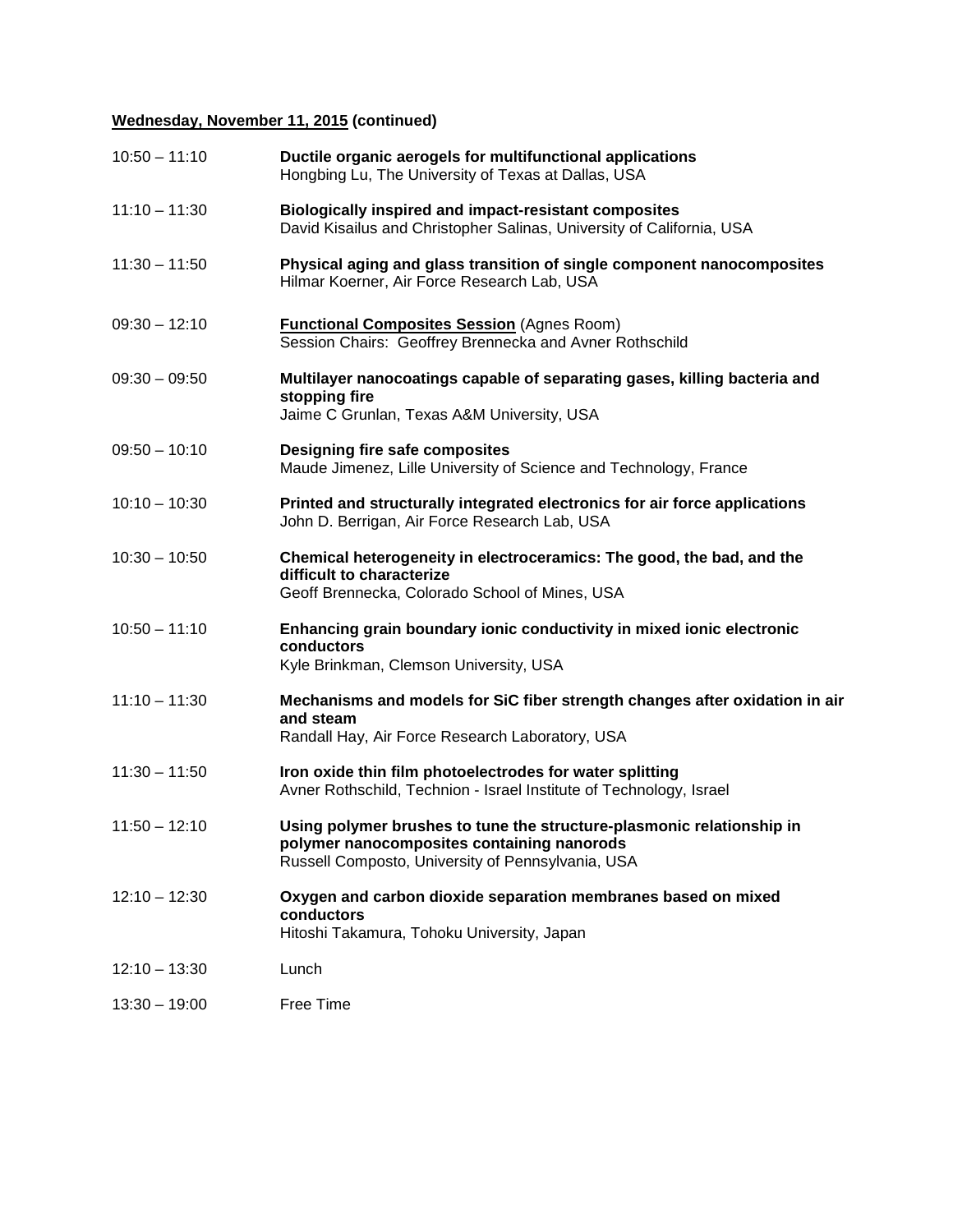# **Wednesday, November 11, 2015 (continued)**

| $19:00 - 20:00$ | <b>Evening Plenary Session</b><br>Session Chairs: James Smay and Jennifer Lewis                                                                                               |
|-----------------|-------------------------------------------------------------------------------------------------------------------------------------------------------------------------------|
| $19:00 - 19:15$ | <b>Conference Awards</b><br>Linn Hobbs, Massachusetts Institute of Technology, USA<br><b>ECI Technical Liaison</b>                                                            |
| $19:15 - 20:00$ | <b>Evening Speaker</b><br>Electronic and optical hybrid materials via self-assembly and nanoimprint<br>lithography<br>James Watkins, University of Massachusetts Amherst, USA |
| $20.00 - 21:00$ | <b>Poster Session</b> (rear of Victoria Room)                                                                                                                                 |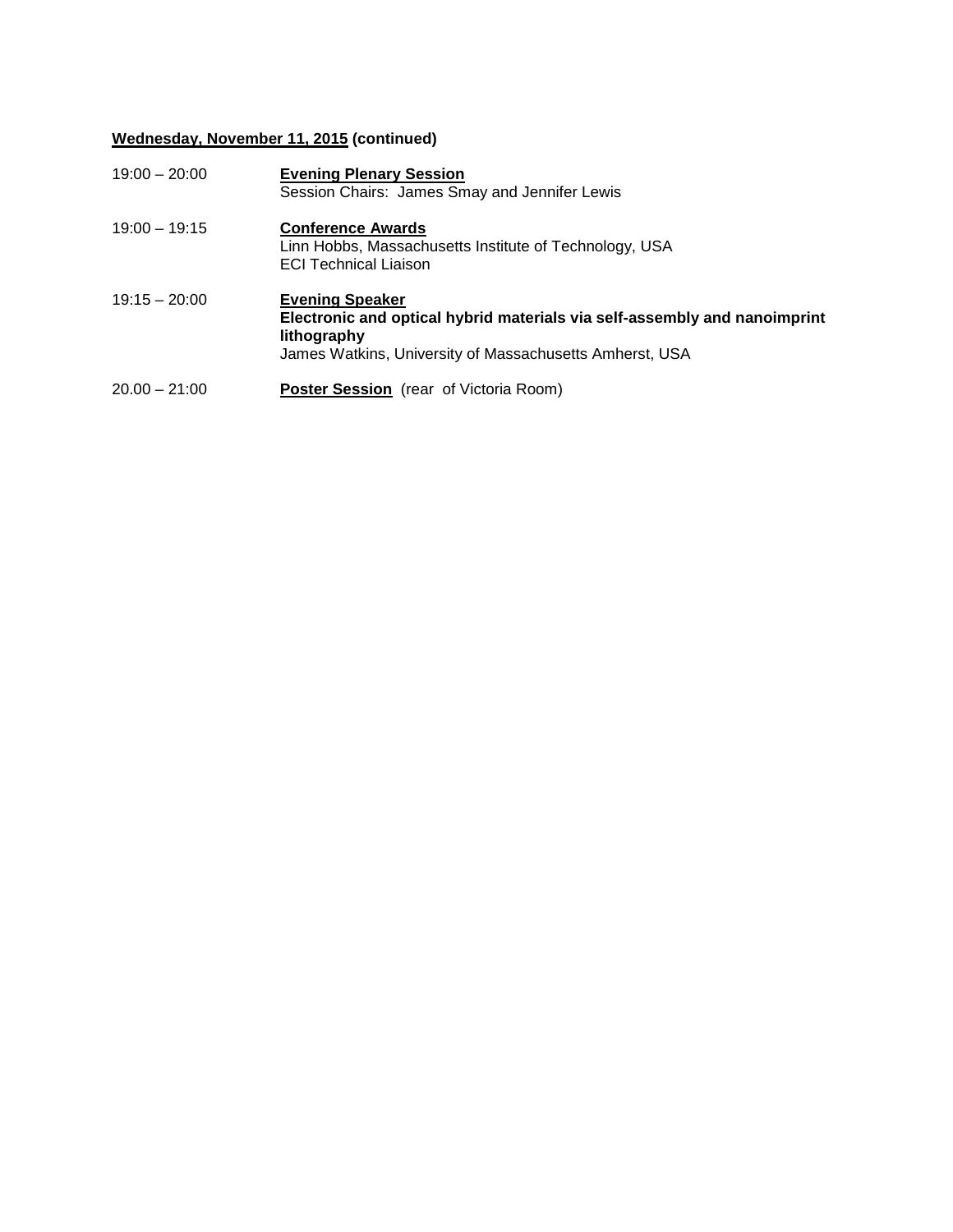### **Thursday, November 12, 2015**

| $07:00 - 08:30$ | <b>Breakfast</b>                                                                                                                                                                |
|-----------------|---------------------------------------------------------------------------------------------------------------------------------------------------------------------------------|
| $08:30 - 09:15$ | <b>Plenary Session</b><br>Session Chairs: Raj Singh and James Smay                                                                                                              |
|                 | Role of interfaces in polymer matrix composites and methodologies to<br>improve and characterize interfaces in composites<br>Ranji Vaidyanathan, Oklahoma State University, USA |
| $09:30 - 10:10$ | <b>Structural and Functional Composites Session (Victoria Ballroom)</b><br>Session Chairs: Kirk Ziegler and Ahihide Kuwabara                                                    |
| $09:30 - 09:50$ | Augmented finite element method for virtual testing of high temperature<br><b>CMCs</b><br>Qingda Yang, University of Miami, USA                                                 |
| $09:50 - 10:10$ | Controlling the interfacial properties of one-dimensional nanostructures<br>Kirk Ziegler, University of Florida, USA                                                            |
| $10:10 - 10:30$ | Thermally conductive composites<br>Oren Regev, Gen-Gurion University of the Negev, Israel                                                                                       |
| $10:30 - 10:50$ | Atomistic structures and transport phenomena at interfaces in lithium battery<br>materials<br>Akihide Kuwabara, Japan Fine Ceramics Center, Japan                               |
| $10:50 - 11:10$ | Radiation resistance of vanadium-graphene nanolayered composites<br>Seung Min Han, Korea Advanced Institute of Science and Technology, Korea                                    |
| $11:30 - 13:30$ | Lunch and departures                                                                                                                                                            |